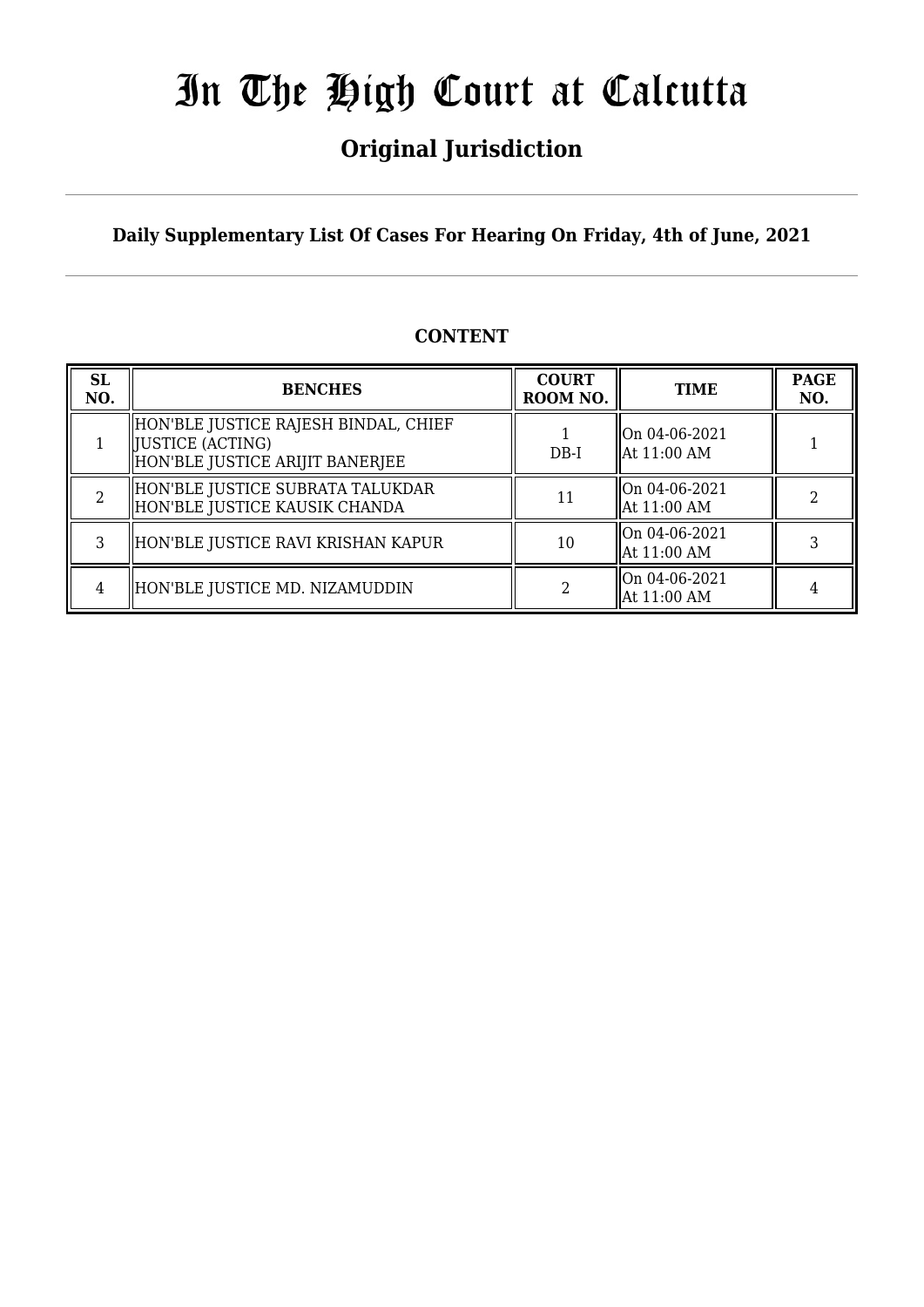

### **Original Side**

**DAILY CAUSELIST For Friday The 4th June 2021**

**COURT NO. 1**

#### **DIVISION BENCH (DB-I)**

**AT 11:00 AM**

**HON'BLE JUSTICE RAJESH BINDAL, CHIEF JUSTICE (ACTING) HON'BLE JUSTICE ARIJIT BANERJEE ON AND FROM MONDAY, 31ST MAY, 2021 TO FRIDAY, 4TH JUNE, 2021 -**

**PUBLIC INTEREST LITIGATION AND ANY OTHER MATTER IRRESPECTIVE OF CLASSIFICATION**

**(VIA VIDEO CONFERENCE)**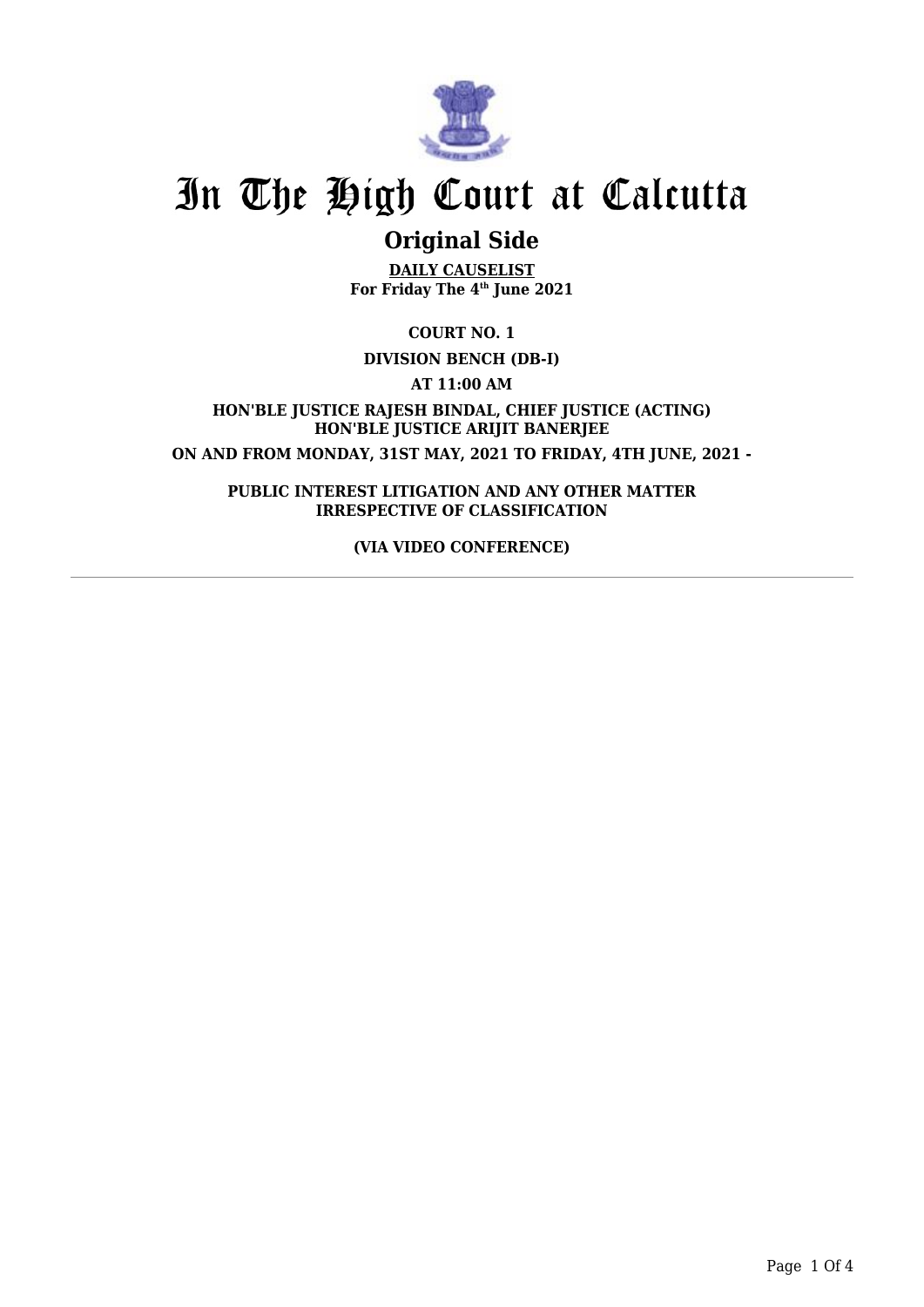

### **Original Side**

**DAILY CAUSELIST For Friday The 4th June 2021**

**COURT NO. 11**

**DIVISION BENCH ()**

**AT 11:00 AM**

**HON'BLE JUSTICE SUBRATA TALUKDAR HON'BLE JUSTICE KAUSIK CHANDA ON AND FROM MONDAY, 31ST MAY, 2021 TO FRIDAY, 4TH JUNE, 2021 -**

**HABEAS CORPUS AND URGENT CIVIL MATTERS.**

**(VIA VIDEO CONFERENCE)**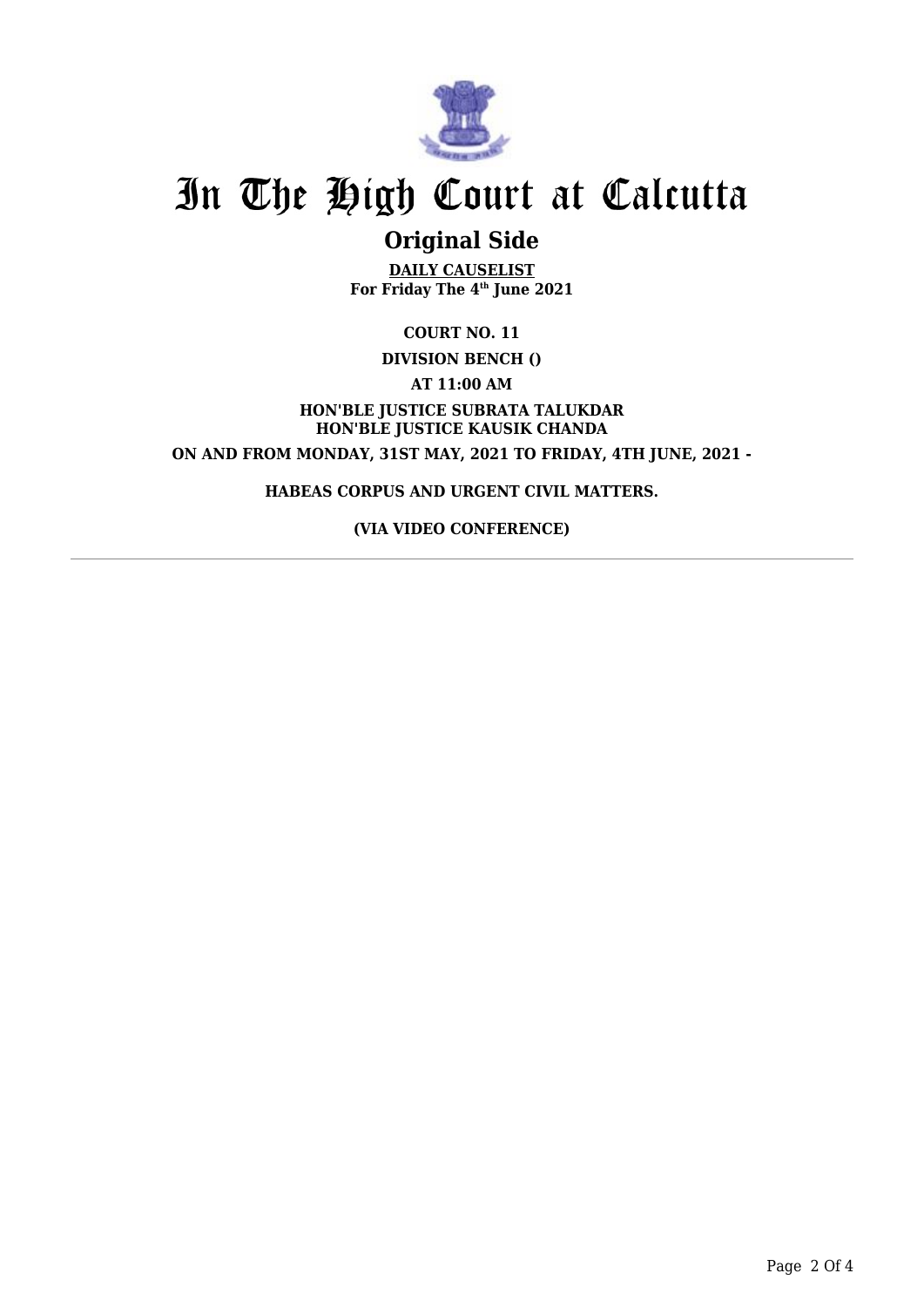

## **Original Side**

**DAILY CAUSELIST For Friday The 4th June 2021**

### **COURT NO. 10**

#### **SINGLE BENCH ()**

#### **AT 11:00 AM**

#### **HON'BLE JUSTICE RAVI KRISHAN KAPUR ON AND FROM MONDAY, 31ST MAY, 2021 TO FRIDAY, 4TH JUNE, 2021 -**

#### **ALL URGENT CIVIL MATTERS**

#### **(VIA VIDEO CONFERENCE)**

#### **NEW MOTIONS**

1 IA NO. GA/1/2021

EASTERN HOUSING UDYOG FINANCE COMPANY LIMITED

ANURAG BAGARIA ANURAG BAGARIA

In CS/104/2021 Vs ARCUTTIPORE TEA COMPANY LIMITED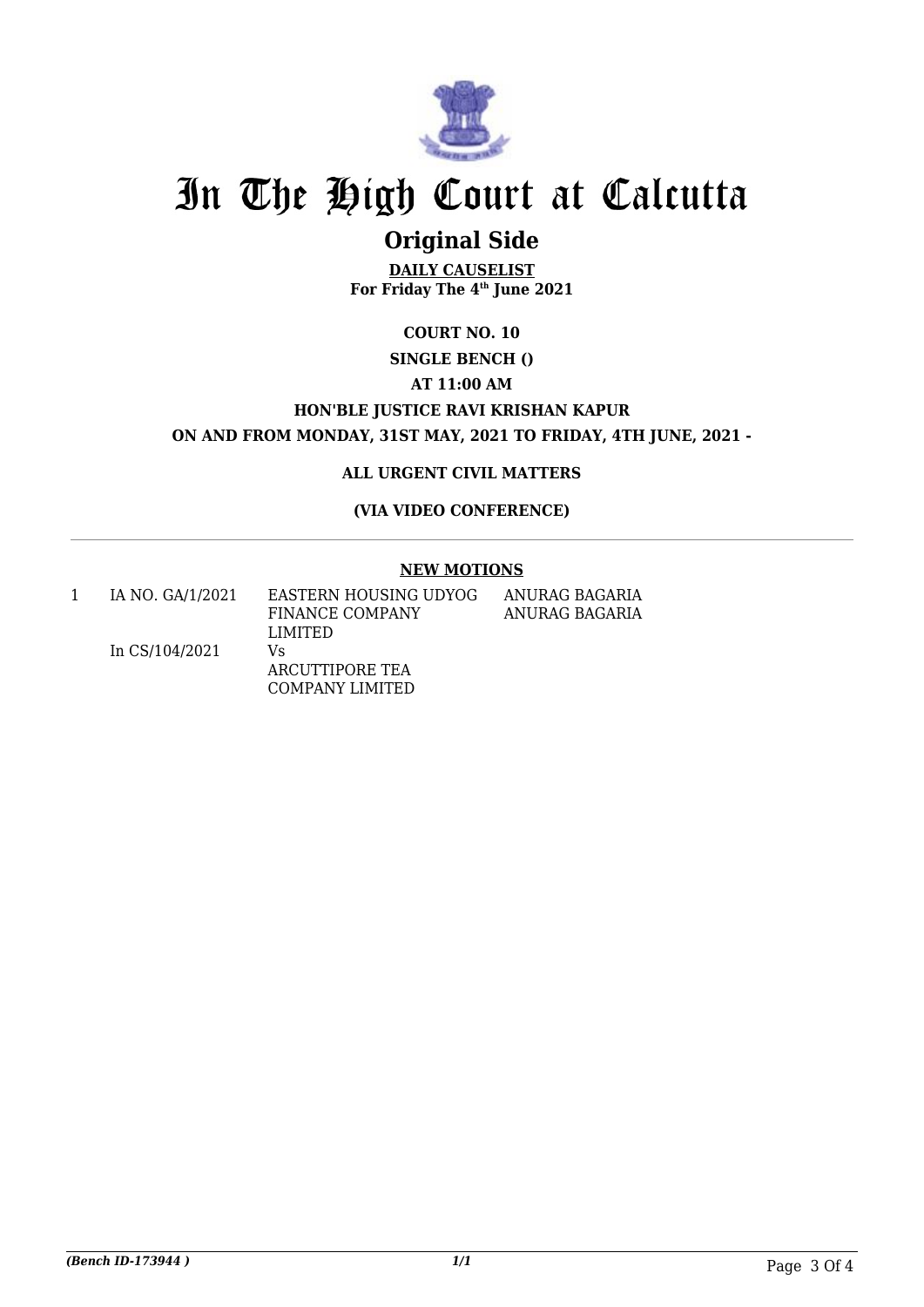

## **Original Side**

**DAILY CAUSELIST For Friday The 4th June 2021**

### **COURT NO. 2 SINGLE BENCH () AT 11:00 AM HON'BLE JUSTICE MD. NIZAMUDDIN ON AND FROM MONDAY, 31ST MAY, 2021 TO FRIDAY, 4TH JUNE, 2021 -**

#### **ALL URGENT CIVIL MATTERS**

**(VIA VIDEO CONFERENCE)**